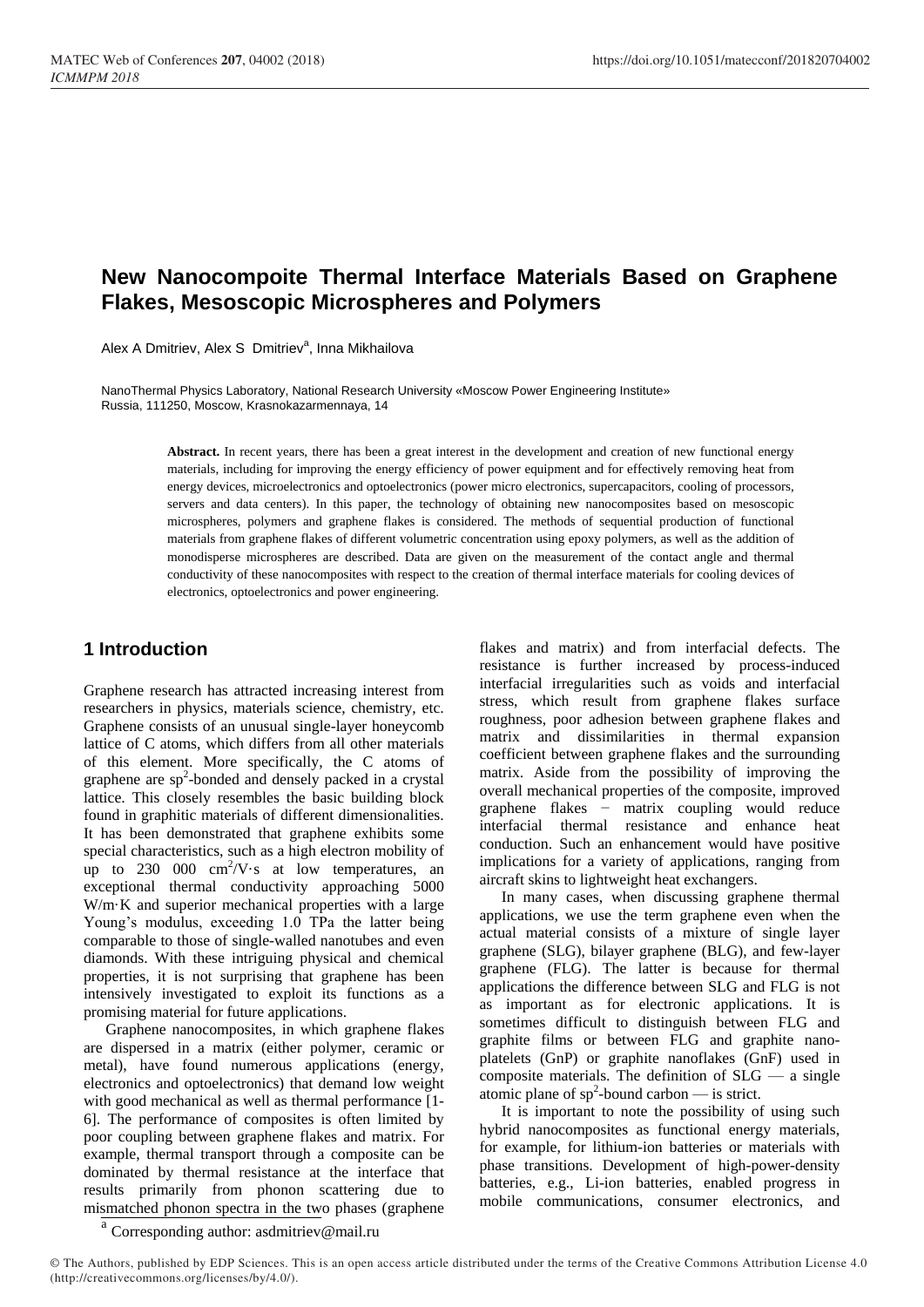automotive industries [7,8]. Temperature rise beyond the normal operating range negatively affects Li-ion battery performance. If overheated, the battery can suffer thermal runaway, cell rupture or explosion. A conventional approach for thermal management of high-powerdensity-ion battery packs is based on the utilization of thermal phase change materials (PCMs). They reduce the temperature rise in the battery due to the latent heat storing and phase changes over a small temperature range [9, 10]. In this work, we will demonstrate new types of hybrid nanocomposites based on graphene flakes and metallic monodisperse microspheres. We investigate contact angles on the surface of such composites and measure the heat conductivity of several types of hybrid nanocomposites.

### **2 Material and methods**

In the work, hybrid functional materials were studied in relation to energy problems, made of metal microspheres, polymer (epoxy resin) and graphene flakes. The method of obtaining composite materials is as follows. Graphene flakes produced by Graphene Star Ltd were used to prepare a nanocolloid solution (nanofluid), for which graphene flakes of various volume were added to pure distilled water and stirring was conducted for 20-30 minutes in a rotating centrifuge. Graphene flakes with a size of 5-10 microns with 3-10 layers of graphene (fewlayer graphene, FLG) were obtained. After that, the microspheres from Sn and Er3Ni (production of the Moscow Power Engineering Institute) were placed in a Petri dish and a nanocolloid solution of graphene flakes was poured into it. After that, the Petri dish was placed on the heater and the water from it was evaporated at different temperatures (from 60 to 100  $\degree$ C). After evaporation of the water, the microspheres covered with graphene flakes were heated to a temperature of  $250 \degree C$ for 1-1,5 hours, which led to the effect of quenching the microspheres with graphene flakes on the surface. A general view of the microspheres covered with graphene flakes after drying and the quenching effect is shown in Figure 1. It is not difficult to see that the microspheres were very homogeneous, with a good coating of graphene flakes. At the same time, the adhesion value of graphene flakes to metal microspheres was very high, which made it possible to mix microspheres without destroying the graphene coating.



**Figure 1.** Microspheres Sn covered with graphene flakes after drying and the quenching effect

The structure of graphene nanocomposites is shown in the figure 2. Inside the composite, the metal microspheres are regularly located, the thickness of the coating of the microspheres by graphene flakes depends on their volume fraction, but does not exceed 20-25 μm.



**Figure 2.** Structure of graphene nanocomposites (SEM)

In addition to hybrid nanocomposites, tablets were made from graphene flakes of various thicknesses at various pressures. The production takes place in two stages: 1) the choice of a certain volume of graphene powder, on which the thickness of the obtained samples depends; 2) loading the selected volume of powder into the press for further pressing. The choice of a certain volume of powder is carried out by a conventional 20 ml medical syringe. To do this, the end of the syringe is carefully cut along the first line of the calibration. As a result, a large hole is obtained equal to the diameter of the syringe, with which it is already possible to easily obtain the required volume of graphene powder. The collected volume of graphene is pushed out by the plunger of the syringe into the mold, which is closed with a plug on top. Then, the press-fitting parameters are selected on the control panel of the press and then the process is started. At the end of the process, a cap is opened and a mold with a received graphene tablet is lifted using the control buttons. For this work, samples of graphene tablets were made at various press parameters and various powder volumes.

The measurement of quantity was carried out in volumetric units with the help of a syringe, which allowed to measure a certain amount and was convenient for loading the metered powder into the mold. Since this press is a highly specialized equipment, intended mainly for metallographic research, it constantly heats the material loaded in the mold. Therefore, the lowest possible temperature of  $150 \degree$ C was used for manufacturing. As it was said above, 3 samples were prepared for each pressure value with powder volumes equal to 2, 5 and 10 ml respectively.

Different values of pressure and volume gave different thicknesses of the obtained samples (Figure 3).

In some experiments, isolated flakes were homogeneously dispersed in epoxy matrix and almost no large agglomerates or bundles were observed. The strong interfacial adhesion between oxygenic groups on the of GnF and epoxy molecular chains led to high embedding and tight binding of GnF in the matrix. For this reason, these wrinkled and isolated GNPs effectively prevents direct contact between graphite nanoparticles in the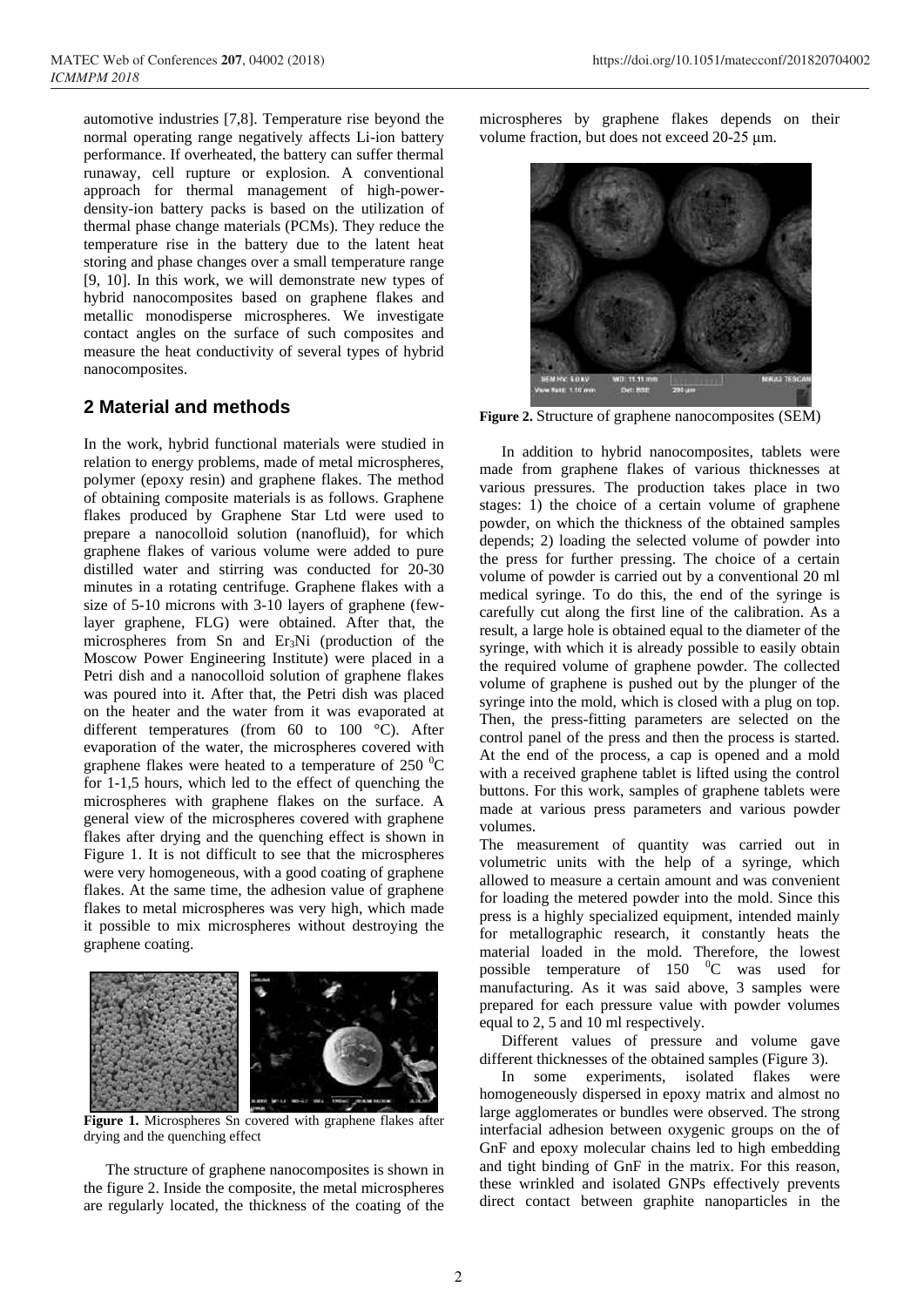composite, which give advantages for forming a large microcapacitor network and suppressing the leakage current.



**Figure 3**. Samples of tablets from graphene flakes

### **3 Results and discussion**

First, we studied the dynamic contact angles and evaporation rates of drops of distilled water on graphene tablets, which were obtained by pressing at various pressures (200 and 300 bar) of graphene flakes (Figure 4). Various properties of hybrid nanocomposites based on microspheres and graphene were investigated. In some cases, microspheres coated with graphene were placed in a polymer matrix. For the experiments, tablets were prepared in the form shown in Figure 3. For all types of samples, contact angles and thermal conductivity were studied. To determine the angle of wetting of drops on the surface of samples of a hybrid nanocomposite, Kruss EasyDrop measuring system was used with special heater and temperature control system.

Investigations of the electrical resistance of various samples were carried out under pressure variations during their preparation. Table 1 shows the results of these measurements.

**Table 1**. Electrical conductivity of graphene tablets

| #Tablets    | <b>Thicknes</b><br>$s$ (mm) | <b>Specific electrical</b><br>resistance (Ohm / m) |
|-------------|-----------------------------|----------------------------------------------------|
| $P=200$ bar |                             | 1375                                               |
| $P=300$ bar | 3.8                         | 789 47                                             |

With an increase in pressure by 50%, the resistance dropped to 57%. This result is not accidental. As the pressure increases, the number of bonds for the passage of current along the sample increases. Thus, it can be argued that denser samples have a higher electrical conductivity.

We also investigated the rates of evaporation of droplets of distilled water on the surface of graphene tablets at different temperatures (Figure 5). To heat the substrates, the ITO was used, the measurements were made by a non-contact infrared thermometer and thermocouples.

Investigation of thermal conductivity of graphene hybrid nanocomposites includes experiments on the measurement of thermal conductivity by two methods: the method of thermal resistance of a layer and the method of laser flash (LFA-laser flash analysis) - Figure 6. The laser flash method is a more accurate method, so

the results of these methods will be compared with each other. Measurements of the thermal conductivity of hybrid nanocomposites were carried out for dilute samples.



**Figure 4**. Changing the contact angle with time



**Figure 5.** Evaporation rate of distilled water droplets on the graphene tablet surface

In the first series of experiments, samples based on a freely lying layer of microspheres coated with graphene flakes were investigated. In the second series of measurements, the thermal conductivity of densely packed microspheres coated with multilayer graphene was studied (Figure 2). It is important to note that the dependence of thermal conductivity on the volume fraction of graphene flakes has a sharp increase with a volume fraction of about 2.5-3% (Figure 7). Thus, the graphene layers near the microspheres play an important role in the process of heat transfer - with increasing amounts of graphene flakes, thermal conductivity sharply increases. This fact can be used to control heat transfer in various nanocomposites, in particular, used as thermal interface materials. The results of the thermal conductivity show that there is an optimal volume fraction of graphene flakes in the range 2,5 - 10%. For large values of the volume fraction, the thermal conductivity practically does not increase.